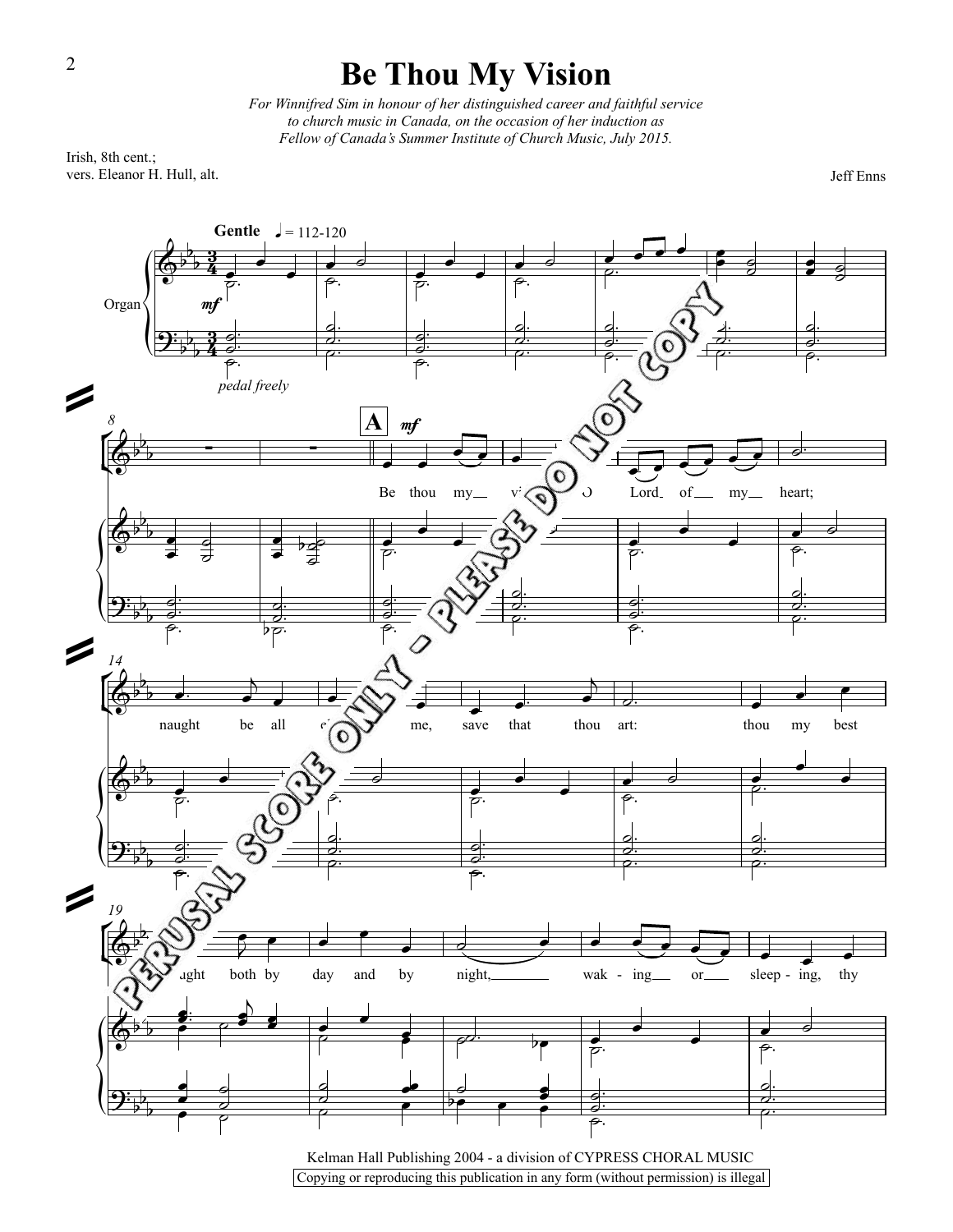

 $\overline{3}$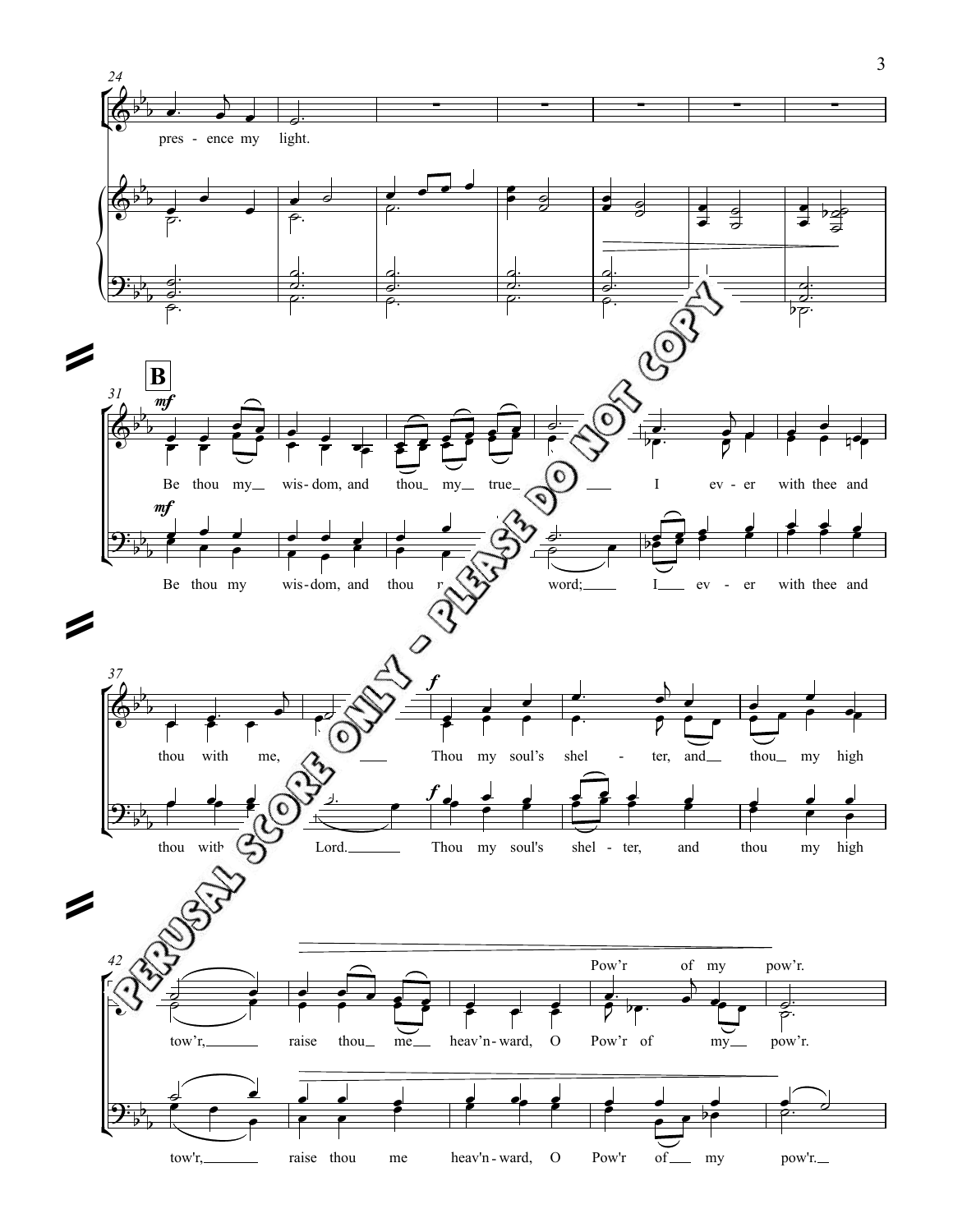

 $\overline{4}$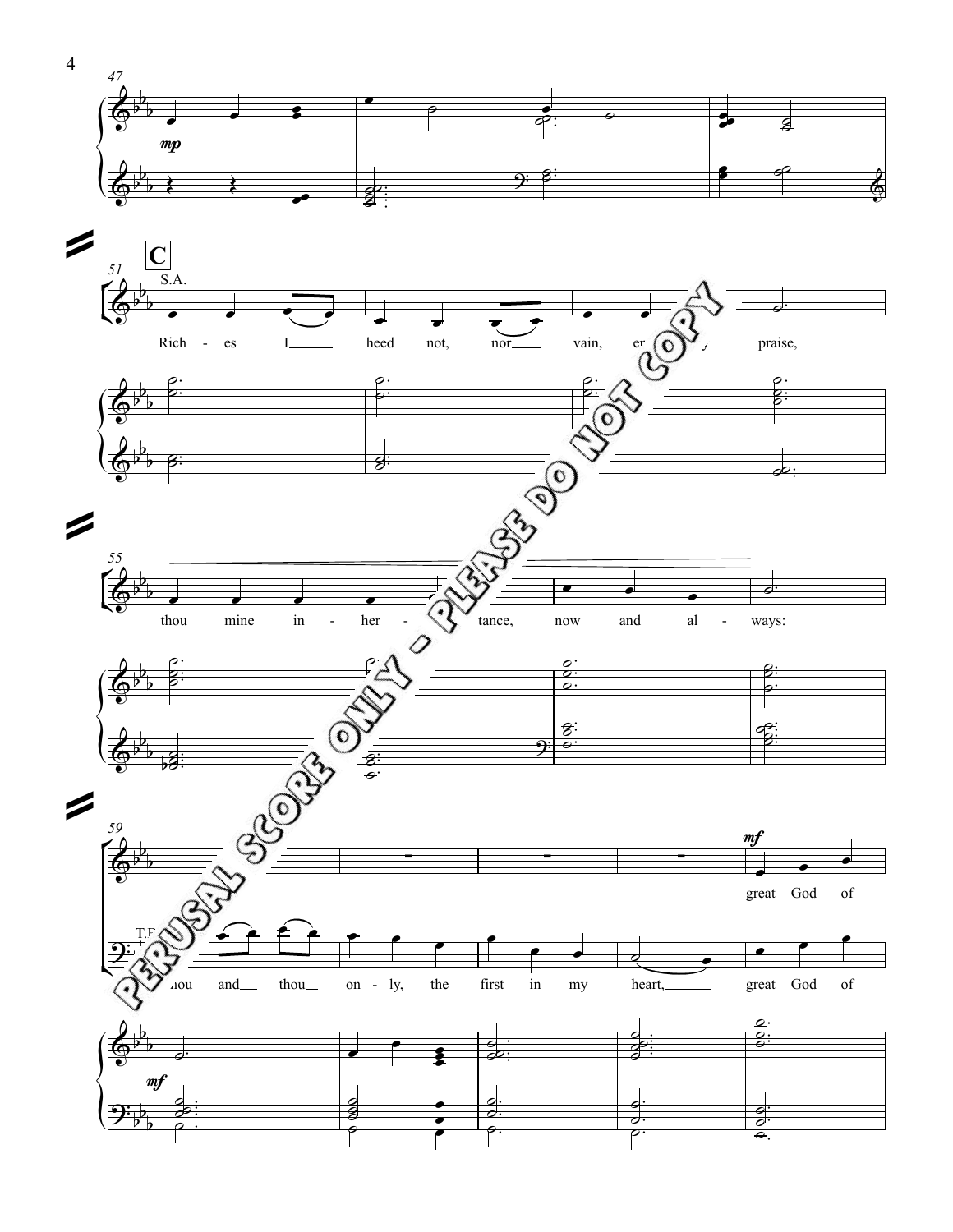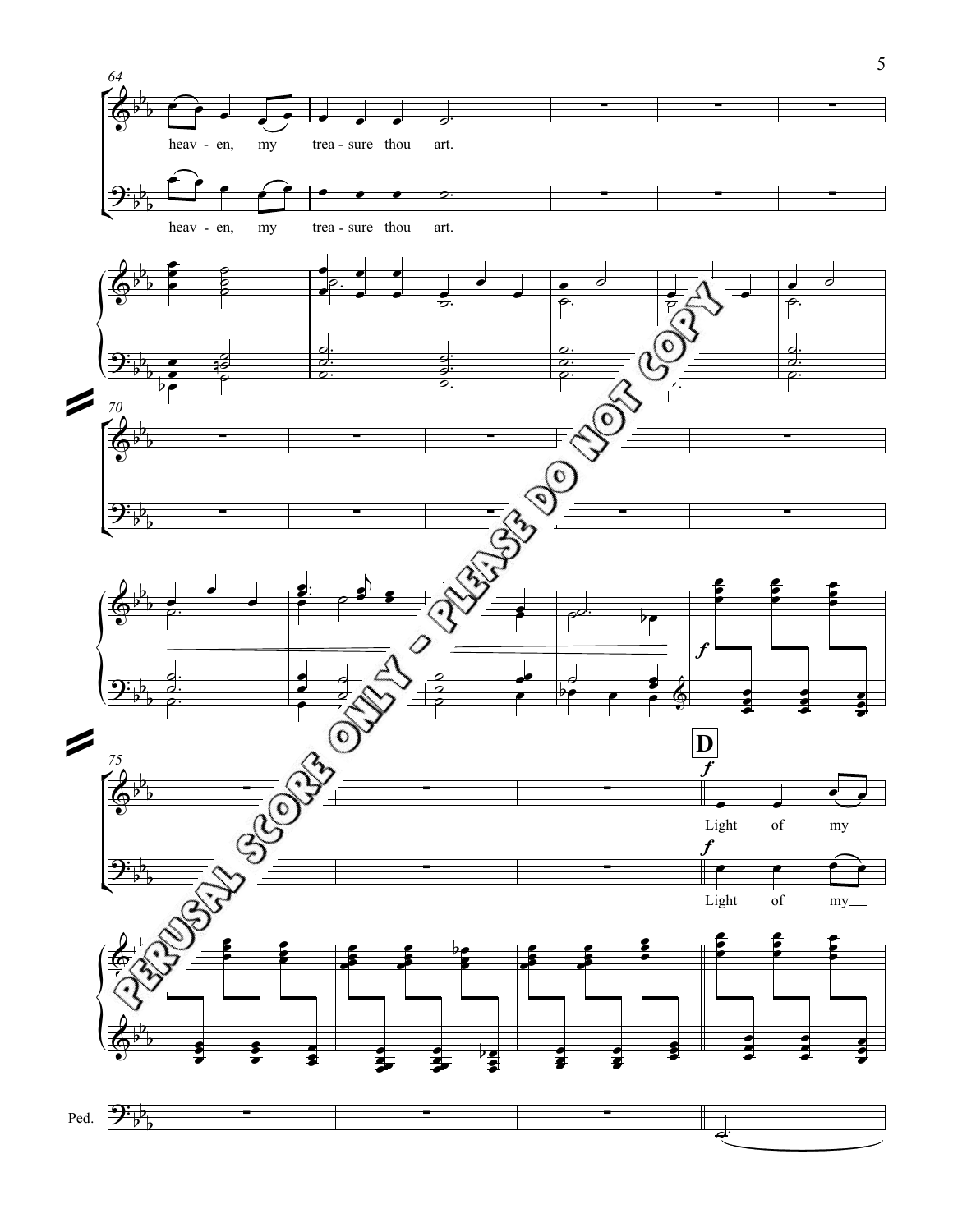